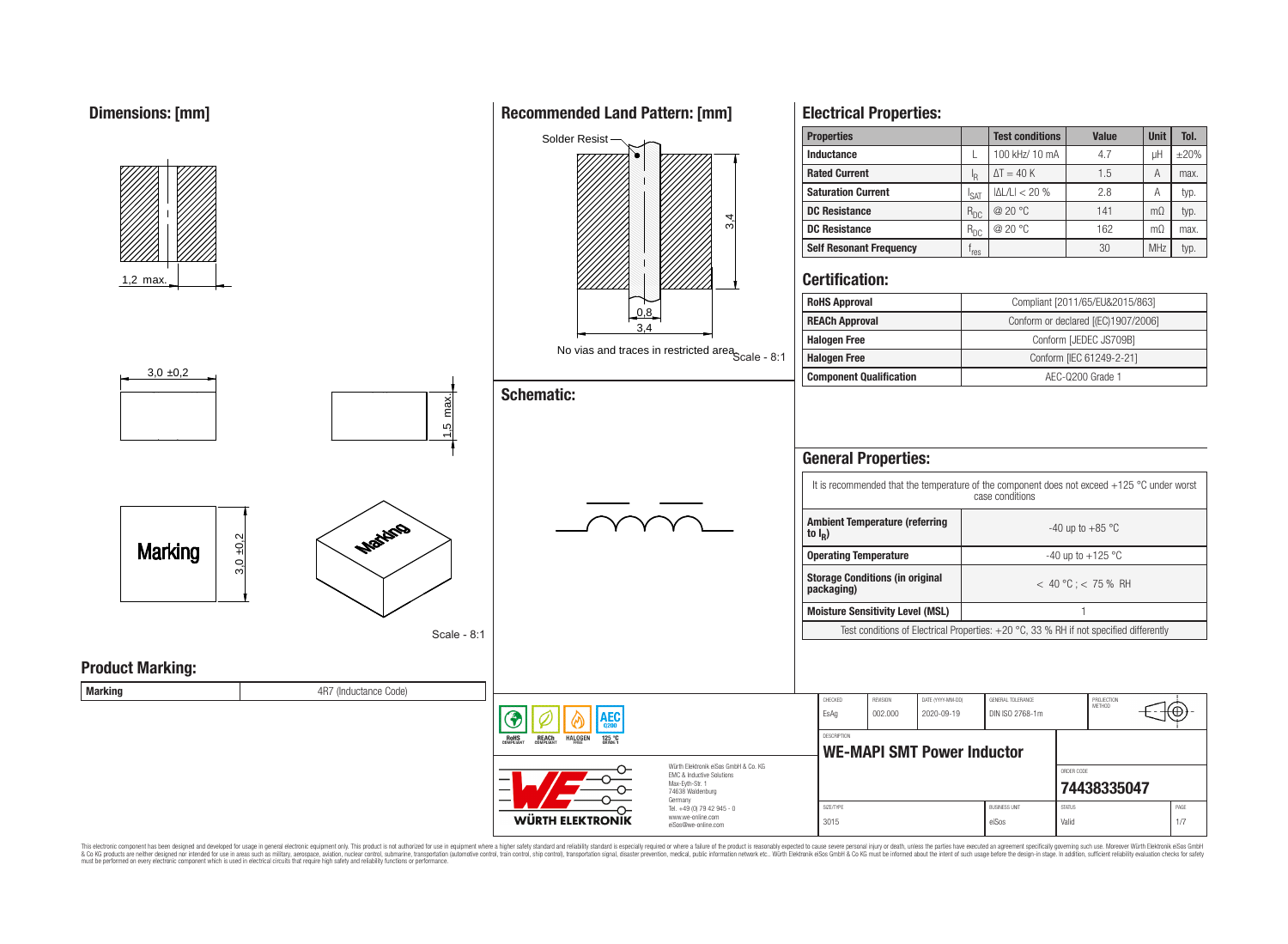

This electronic component has been designed and developed for usage in general electronic equipment only. This product is not authorized for subserved requipment where a higher selection equipment where a higher selection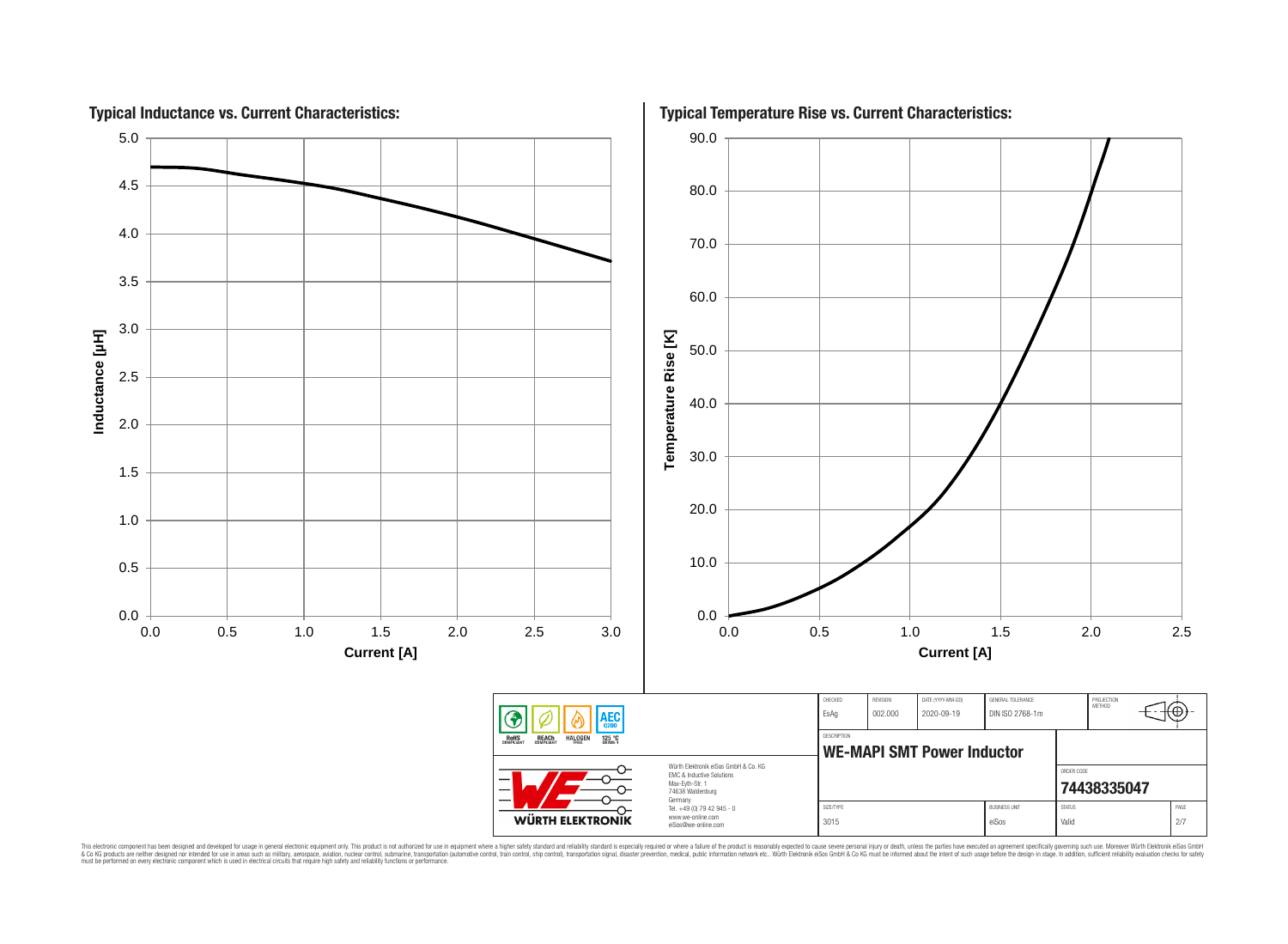# **Typical Impedance Characteristics:**



This electronic component has been designed and developed for usage in general electronic equipment only. This product is not authorized for use in equipment where a higher safely standard and reliability standard si espec & Ook product a label and the membed of the seasuch as marked and as which such a membed and the such assume that income in the seasuch and the simulation and the such assume that include to the such a membed and the such

76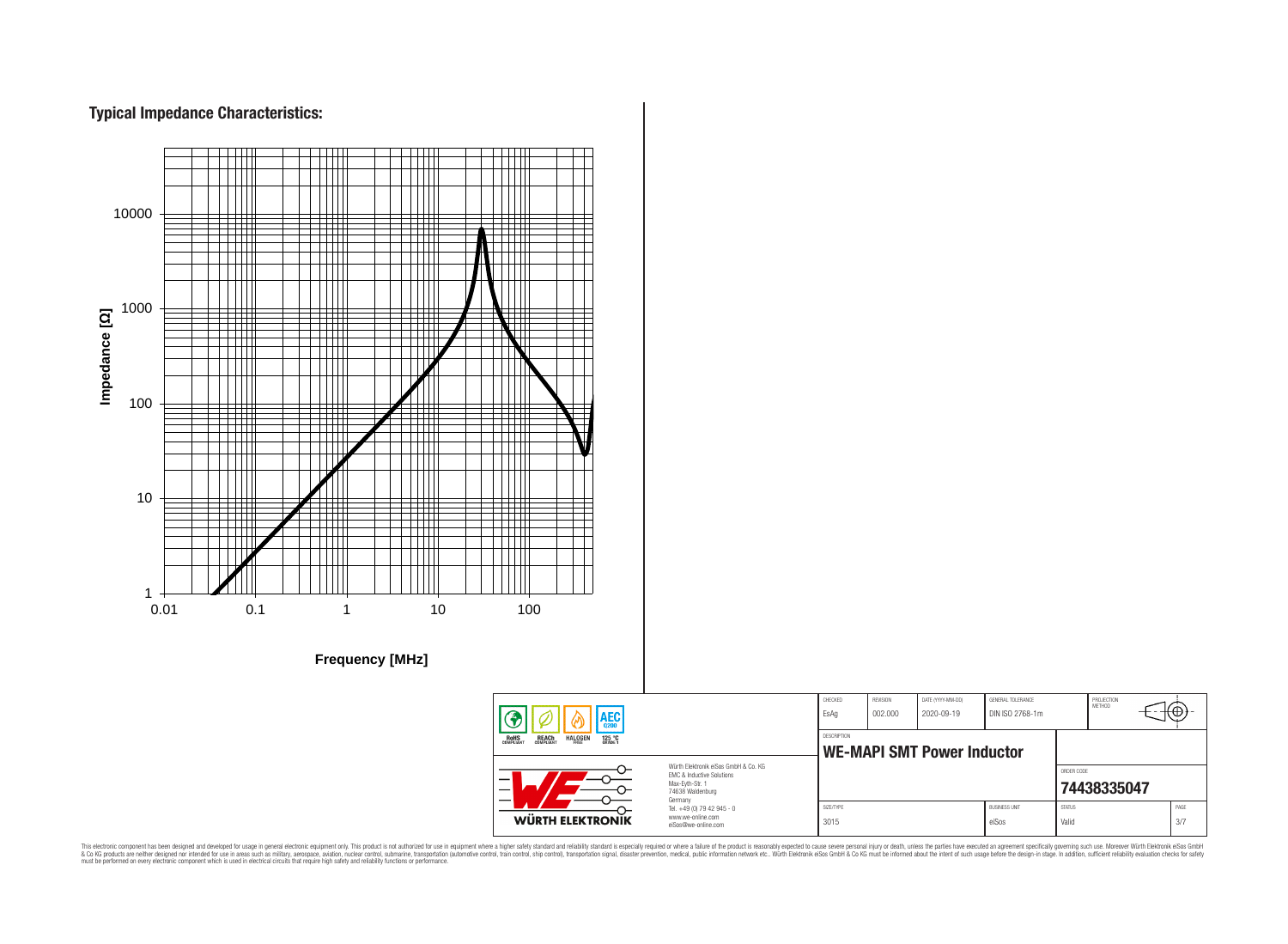## **Packaging Specification - Tape and Reel: [mm]**

## **Packaging Specification - Reel: [mm]**



This electronic component has been designed and developed for usage in general electronic equipment only. This product is not authorized for subserved requipment where a higher selection equipment where a higher selection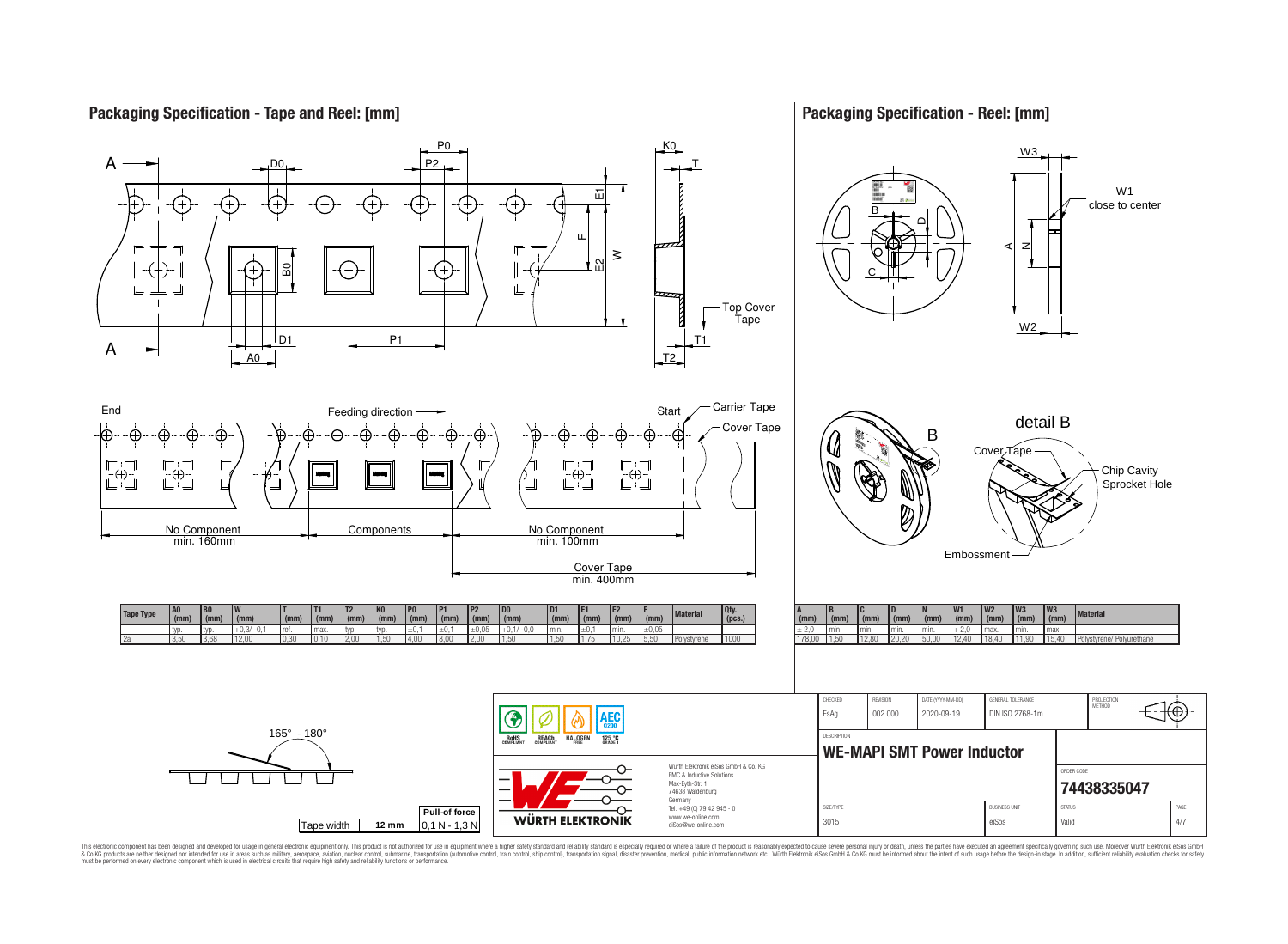# **Classification Reflow Profile for SMT components:**



# **Classification Reflow Soldering Profile:**

| <b>Profile Feature</b>                             |                    | <b>Value</b>                     |
|----------------------------------------------------|--------------------|----------------------------------|
| <b>Preheat Temperature Min</b>                     | <sup>I</sup> s min | 150 °C                           |
| <b>Preheat Temperature Max</b>                     | <sup>I</sup> s max | 200 °C                           |
| Preheat Time $t_s$ from $T_{s min}$ to $T_{s max}$ | $t_{\rm s}$        | $60 - 120$ seconds               |
| Ramp-up Rate $(T_1$ to $T_p$ )                     |                    | 3 °C/ second max.                |
| <b>Liquidous Temperature</b>                       | Ь.                 | 217 °C                           |
| Time $t_i$ maintained above $T_i$                  | կ                  | $60 - 150$ seconds               |
| Peak package body temperature                      | l n                | $T_p \leq T_c$ , see Table below |
| Time within 5°C of actual peak<br>temperature      | $t_{p}$            | $20 - 30$ seconds                |
| Ramp-down Rate $(T_p$ to $T_1$ )                   |                    | $6^{\circ}$ C/ second max.       |
| Time 25°C to peak temperature                      |                    | 8 minutes max.                   |

refer to IPC/ JEDEC J-STD-020E

Make sure that you use the correct thickness of solder paste to avoid an insufficient soldering result. We recommend 100µm solder paste as a reference.

# **Package Classification Reflow Temperature (T<sup>c</sup> ):**

| <b>Properties</b>                                                    | Volume mm <sup>3</sup><br>< 350 | Volume mm <sup>3</sup><br>350-2000 | Volume mm <sup>3</sup><br>>2000 |  |
|----------------------------------------------------------------------|---------------------------------|------------------------------------|---------------------------------|--|
| <b>PB-Free Assembly   Package Thickness  </b><br>$< 1.6$ mm          | 260 °C                          | 260 °C                             | 260 °C                          |  |
| <b>PB-Free Assembly   Package Thickness  </b><br>$1.6$ mm $- 2.5$ mm | 260 °C                          | 250 °C                             | 245 °C                          |  |
| <b>PB-Free Assembly   Package Thickness  </b><br>$\geq$ 2.5 mm       | 250 °C                          | 245 °C                             | 245 °C                          |  |

refer to IPC/ JEDEC J-STD-020E

| AEC<br><b>REACH</b><br>COMPLIANT<br><b>HALOGEN</b><br><b>ROHS</b><br>COMPLIANT<br>125 °C<br>Grade 1 |                                                                                                                     | CHECKED<br>EsAq                                  | <b>REVISION</b><br>002.000 | DATE (YYYY-MM-DD)<br>2020-09-19 | GENERAL TOLERANCE<br>DIN ISO 2768-1m |                        | PROJECTION<br>METHOD |             |
|-----------------------------------------------------------------------------------------------------|---------------------------------------------------------------------------------------------------------------------|--------------------------------------------------|----------------------------|---------------------------------|--------------------------------------|------------------------|----------------------|-------------|
|                                                                                                     |                                                                                                                     | DESCRIPTION<br><b>WE-MAPI SMT Power Inductor</b> |                            |                                 |                                      |                        |                      |             |
|                                                                                                     | Würth Flektronik eiSos GmbH & Co. KG<br>FMC & Inductive Solutions<br>Max-Eyth-Str. 1<br>74638 Waldenburg<br>Germany |                                                  |                            |                                 |                                      | ORDER CODE             | 74438335047          |             |
| WÜRTH ELEKTRONIK                                                                                    | Tel. +49 (0) 79 42 945 - 0<br>www.we-online.com<br>eiSos@we-online.com                                              | SIZE/TYPE<br>3015                                |                            |                                 | <b>BUSINESS UNIT</b><br>eiSos        | <b>STATUS</b><br>Valid |                      | PAGE<br>5/7 |

This electronic component has been designed and developed for usage in general electronic equipment only. This product is not authorized for subserved requipment where a higher selection equipment where a higher selection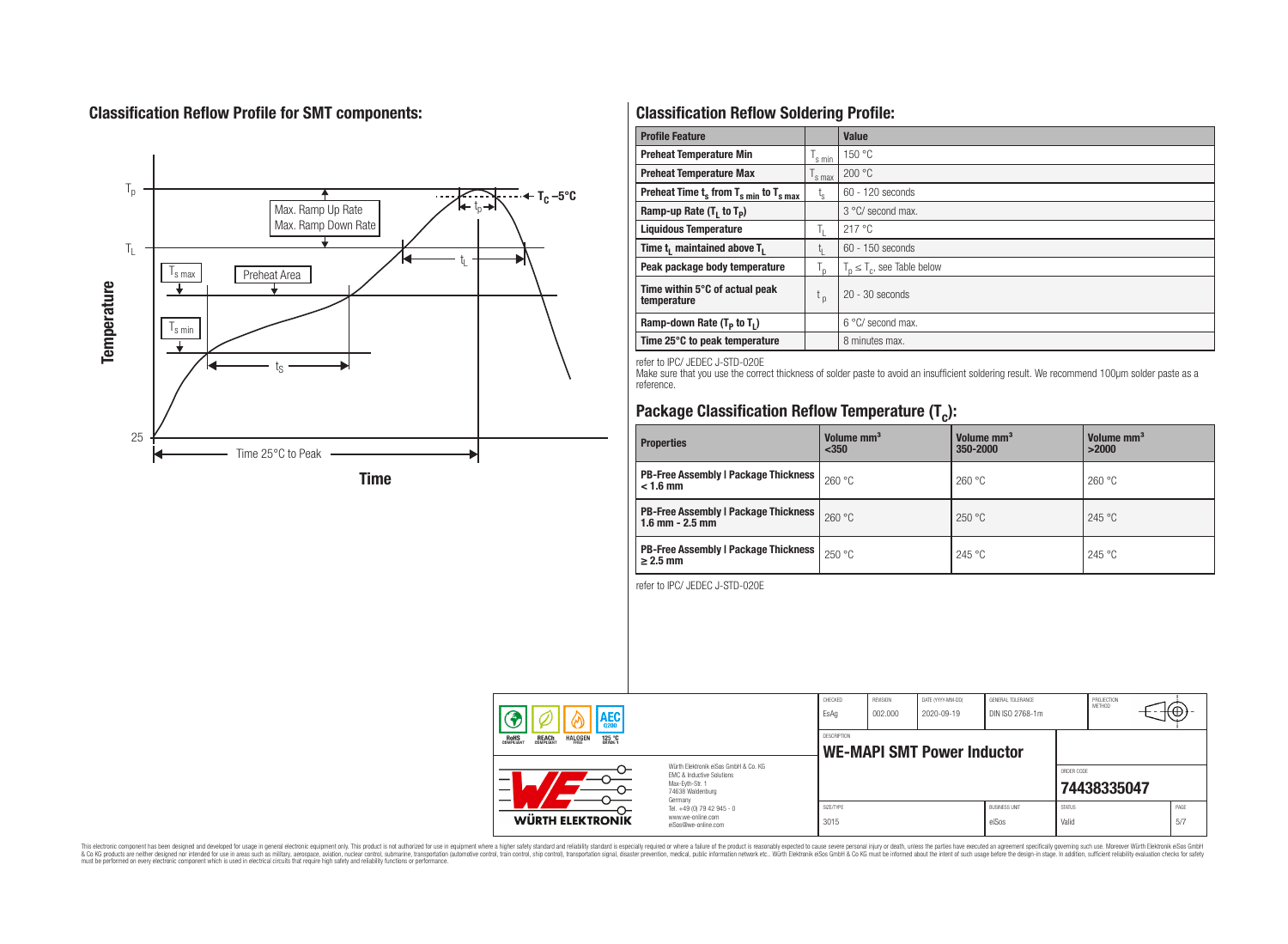# **Cautions and Warnings:**

## **The following conditions apply to all goods within the product series of WE-MAPI of Würth Elektronik eiSos GmbH & Co. KG:**

#### **General:**

- This electronic component was designed and manufactured for use in general electronic equipment.
- Würth Elektronik must be asked for written approval (following the PPAP procedure) before incorporating the components into any equipment in fields such as military, aerospace, aviation, nuclear control, submarine, transportation (automotive control, train control, ship control), transportation signal, disaster prevention, medical, public information network, etc. where higher safety and reliability are especially required and/or if there is the possibility of direct damage or human injury.
- Electronic components that will be used in safety-critical or high-reliability applications, should be pre-evaluated by the customer.
- The component is designed and manufactured to be used within the datasheet specified values. If the usage and operation conditions specified in the datasheet are not met, the wire insulation may be damaged or dissolved.
- Do not drop or impact the components, the component may be damaged.
- Würth Elektronik products are qualified according to international standards, which are listed in each product reliability report. Würth Elektronik does not guarantee any customer qualified product characteristics beyond Würth Elektroniks' specifications, for its validity and sustainability over time.
- The customer is responsible for the functionality of their own products. All technical specifications for standard products also apply to customer specific products.

#### **Product specific:**

#### **Soldering:**

- The solder profile must comply with the technical product specifications. All other profiles will void the warranty.
- All other soldering methods are at the customers' own risk.
- To improve the solderability of bottom termination components please refer to appnote ANP036 on our homepage.
- Make sure that you use the correct thickness of solder paste to avoid an insufficient soldering result. We recommend 100µm solder paste as a reference.

#### **Cleaning and Washing:**

• Washing agents used during the production to clean the customer application may damage or change the characteristics of the wire insulation, marking or plating. Washing agents may have a negative effect on the long-term functionality of the product.

#### **Potting:**

• If the product is potted in the costumer application, the potting material may shrink or expand during and after hardening. Shrinking could lead to an incomplete seal, allowing contaminants into the core. Expansion could damage the components. We recommend a manual inspection after potting to avoid these effects.

#### **Storage Conditions:**

- A storage of Würth Electronik products for longer than 12 months is not recommended. Within other effects, the terminals may suffer degradation, resulting in bad solderability. Therefore, all products shall be used within the period of 12 months based on the day of shipment.
- Do not expose the components to direct sunlight.
- The storage conditions in the original packaging are defined according to DIN EN 61760-2.
- The storage conditions stated in the original packaging apply to the storage time and not to the transportation time of the components.

#### **Handling:**

- Violation of the technical product specifications such as exceeding the nominal rated current will void the warranty.
- Applying currents with audio-frequency signals may result in audible noise due to the magnetostrictive material properties.
- The temperature rise of the component must be taken into consideration. The operating temperature is comprised of ambient temperature and temperature rise of the component.The operating temperature of the component shall not exceed the maximum temperature specified.

These cautions and warnings comply with the state of the scientific and technical knowledge and are believed to be accurate and reliable. However, no responsibility is assumed for inaccuracies or incompleteness.

| AEC                                                                               |                                                                                                                                                                                               | CHECKED<br>EsAq                                  | <b>REVISION</b><br>002.000 | DATE (YYYY-MM-DD)<br>2020-09-19 | GENERAL TOLERANCE<br>DIN ISO 2768-1m |                        | PROJECTION<br>METHOD | ťΦ          |
|-----------------------------------------------------------------------------------|-----------------------------------------------------------------------------------------------------------------------------------------------------------------------------------------------|--------------------------------------------------|----------------------------|---------------------------------|--------------------------------------|------------------------|----------------------|-------------|
| 125 °C<br><b>ROHS</b><br>COMPLIANT<br><b>REACH</b><br>COMPLIANT<br><b>HALOGEN</b> |                                                                                                                                                                                               | DESCRIPTION<br><b>WE-MAPI SMT Power Inductor</b> |                            |                                 |                                      |                        |                      |             |
|                                                                                   | Würth Flektronik eiSos GmbH & Co. KG<br>FMC & Inductive Solutions<br>Max-Eyth-Str. 1<br>74638 Waldenburg<br>Germany<br>Tel. +49 (0) 79 42 945 - 0<br>www.we-online.com<br>eiSos@we-online.com |                                                  |                            |                                 |                                      | ORDER CODE             | 74438335047          |             |
| WÜRTH ELEKTRONIK                                                                  |                                                                                                                                                                                               | SIZE/TYPE<br>3015                                |                            |                                 | <b>BUSINESS UNIT</b><br>eiSos        | <b>STATUS</b><br>Valid |                      | PAGE<br>6/7 |

This electronic component has been designed and developed for usage in general electronic equipment only. This product is not authorized for use in equipment where a higher safety standard and reliability standard si espec & Ook product a label and the membed of the seasuch as marked and as which such a membed and the such assume that income in the seasuch and the simulation and the such assume that include to the such a membed and the such